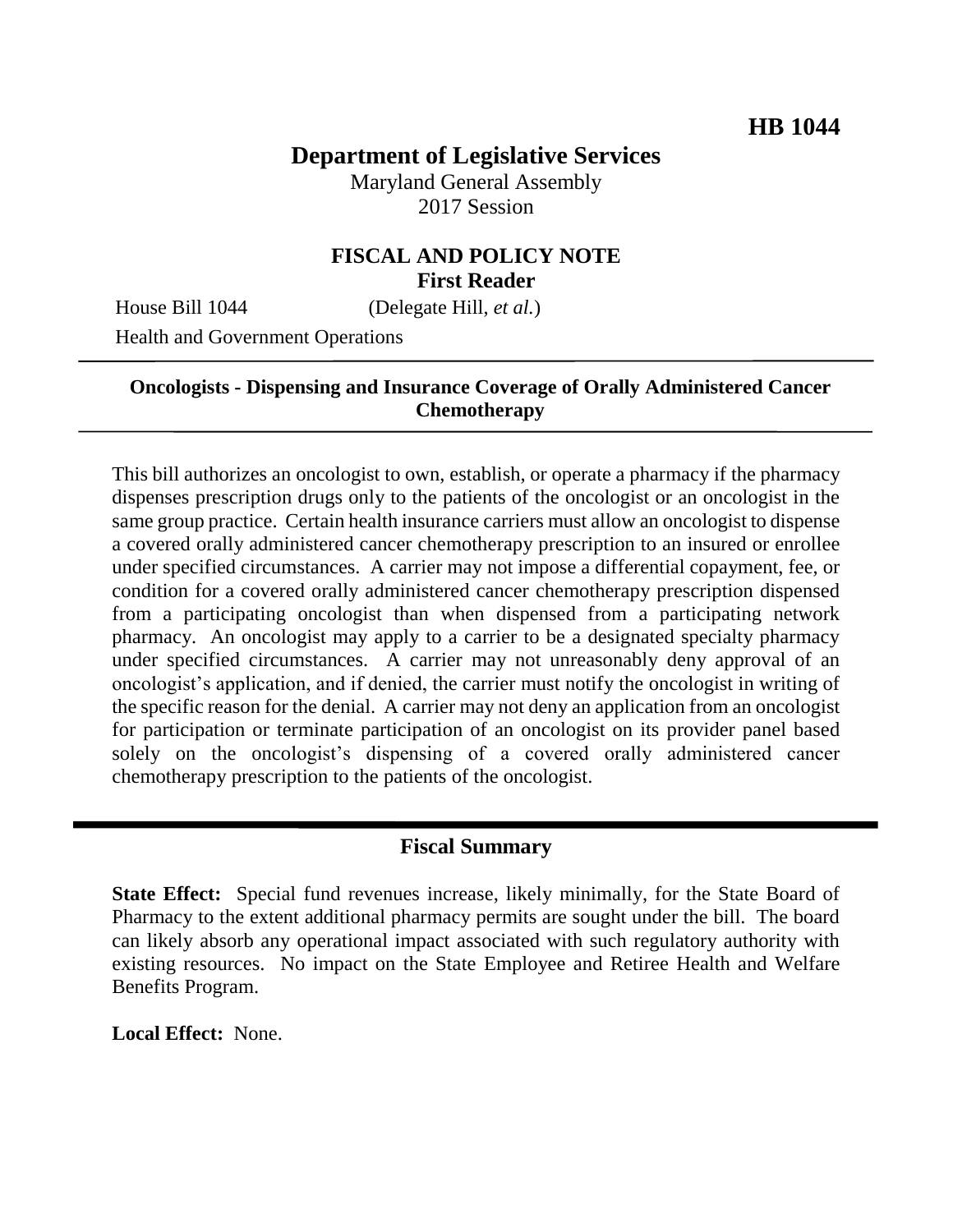**Small Business Effect:** Meaningful for small business oncology practices.

## **Analysis**

**Bill Summary:** "Oncologist" means a licensed physician who is (1) board certified in medical oncology, radiation oncology, hematology, or another oncology specialty recognized by the American Board of Medical Specialties or (2) a surgeon who consults on or treats a patient primarily for a cancer diagnosis.

*Pharmacy Ownership:* The bill exempts an association between an oncologist and a pharmacist and an oncologist and a pharmacy technician for the operation of a pharmacy from disciplinary grounds under the respective physician, pharmacist, and pharmacy technician licensing and registration statutes.

*Health Insurance Provisions:* An insurer, nonprofit health service plan, or health maintenance organization (collectively known as carriers) that provides coverage for both orally administered cancer chemotherapy and cancer chemotherapy that is administered intravenously or by injection must allow an oncologist to dispense a covered orally administered cancer chemotherapy prescription to an insured or enrollee if (1) the oncologist participates on the carrier's provider panel and provides cancer chemotherapy that is administered intravenously or by injection; (2) the oncologist holds a dispensing permit; and (3) the carrier authorizes an insured or enrollee to fill the covered orally administered cancer chemotherapy prescription at a network participating pharmacy.

A carrier may not impose a copayment, fee, or any other condition on an insured or enrollee who elects to fill a covered orally administered cancer chemotherapy prescription from an oncologist who participates on the carrier's provider panel that is not also imposed on an insured or enrollee who elects to fill a covered orally administered cancer chemotherapy prescription at a network participating pharmacy.

An oncologist may apply to a carrier to be a designated pharmacy or other source of a covered specialty drug to dispense or administer prescription drugs for the purposes of improving patient access and adherence and enabling the oncologist's patients diagnosed with cancer to receive the copayment or coinsurance maximum if (1) the oncologist dispenses orally administered cancer chemotherapy in accordance with specified provisions; (2) the prescription drugs dispensed by the oncologist are orally administered cancer chemotherapy specialty drugs; and (3) the oncologist accepts the carrier's network reimbursement rates. A carrier may not unreasonably deny approval of an oncologist's application. If a carrier denies approval of an oncologist's request, the carrier must notify the oncologist in writing of the specific reason for the denial.

HB 1044/ Page 2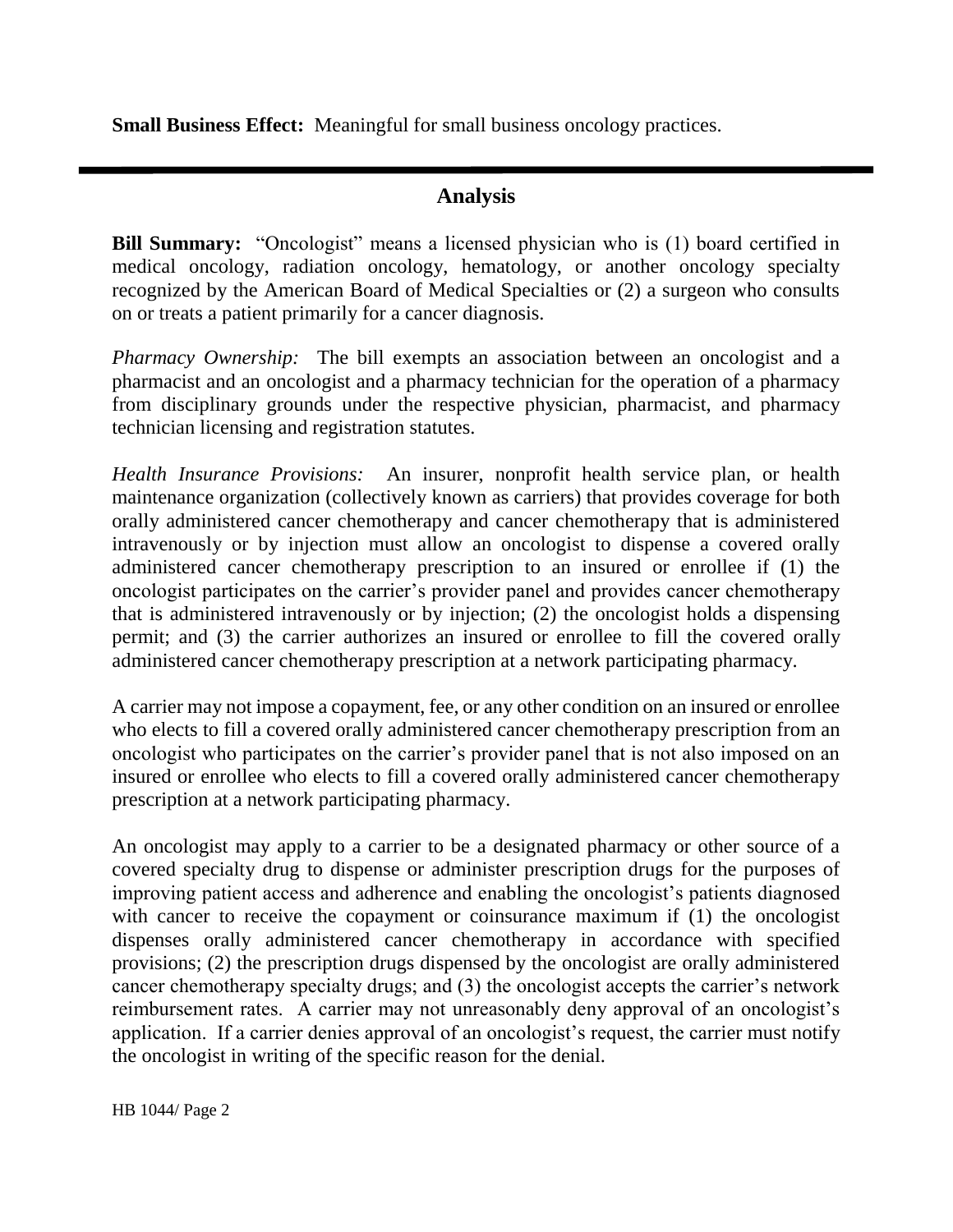A carrier may not deny an application from an oncologist for participation or terminate participation of an oncologist on its provider panel based solely on the oncologist's dispensing of a covered orally administered cancer chemotherapy prescription to the patients of the oncologist.

*Physician Dispensing:* The bill clarifies that a licensed physician may personally prepare and dispense a prescription written by a physician in the same group practice who is board certified or board eligible in the same specialty as the dispensing physician, if the physician otherwise complies with dispensing requirements.

## **Current Law:**

*Pharmacy Ownership:* Under § 14-404 the Health Occupations Article, a disciplinary panel of the State Board of Physicians may discipline a licensed physician if the physician associates with a pharmacist as a partner or co-owner of a pharmacy for the purpose of operating a pharmacy, employs a pharmacist for the purpose of operating a pharmacy, or contracts with a pharmacist for the purpose of operating a pharmacy, with the exception of an association that has remained in continuous existence since July 1, 1963. Under §§ 12-313 and 12-6B-09 of the Health Occupations Article, the State Board of Pharmacy may deny a license to any applicant for a pharmacist's license or a pharmacy technician's registration or take disciplinary action against a licensed pharmacist or registered pharmacy technician if the applicant, licensed pharmacist, or registered pharmacy technician associates as a partner, co-owner, or employee of a pharmacy that is owned wholly or substantially by an authorized prescriber or group of authorized prescribers, with the exception of an association that has remained in continuous existence since July 1, 1963.

A person must be licensed by the State Board of Pharmacy in order to practice pharmacy in the State, which includes the dispensing of prescription drugs. This requirement does not prohibit specified individuals from personally preparing and dispensing prescriptions under specified circumstances, including a licensed physician who personally prepares and dispenses the physician's prescriptions or prescriptions written by (1) a physician assistant in accordance with an authorized delegation agreement or (2) a certified nurse practitioner who works with the physician in the same office setting.

A pharmacy permit authorizes the holder to establish and operate a pharmacy. The State Board of Pharmacy may waive specified pharmacy permit requirements for certain pharmacies, including the University of Maryland School of Pharmacy (and for nuclear and dental pharmacy experimental and teaching programs), pharmacies engaged in pharmaceutical specialties recognized by the board, and certain long-term care and clinic pharmacies to which the public does not have access. These pharmacies are known as "waiver pharmacies." A waiver pharmacy must employ at least one pharmacist who has education or training in the pharmaceutical specialty provided at the waiver pharmacy.

HB 1044/ Page 3